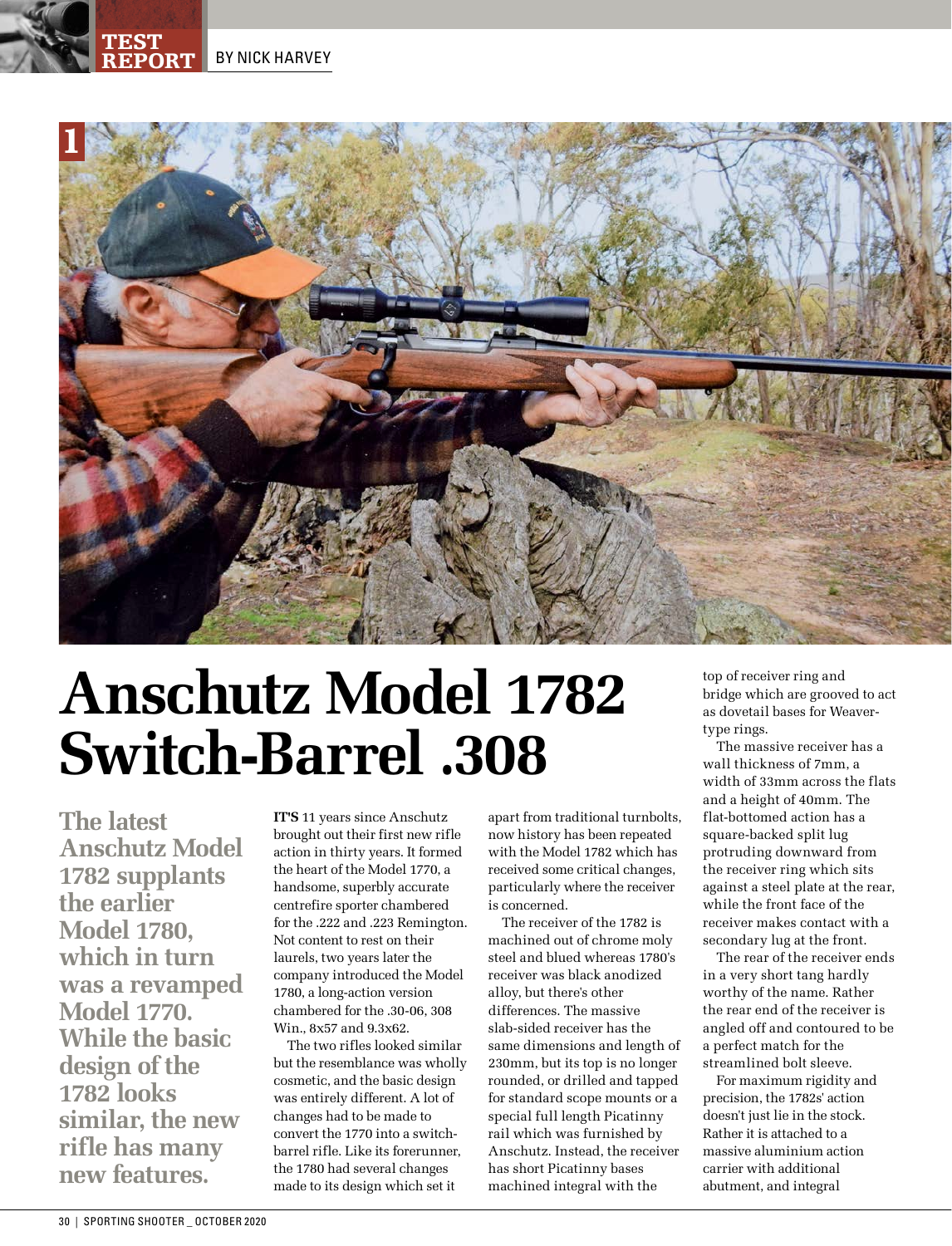

## **For maximum rigidity and precision, the 1782s' action doesn't just lie in the stock."**

magazine well which evenly supports it in the stock. This rock- steady stock-action connection ensures the highest level of repeatability during barrel replacement. Even if the stock swells from getting wet or shrinks due to dry heat, the carrier stabilizes action and barrel and prevents them from shifting. The rigidity of the steel receiver combined with the extra support furnished by the carrier contributes materially to the 1782's superb accuracy.

The trigger guard which was a separate part in the 1780, is now an integral part of the carrier on the 1782. The paddle-like magazine release catch is located in front of the trigger guard and tensioned by a powerful spring in the rear of the magazine well which holds it back against the front of the guard. Pushing the catch forward releases the magazine to drop out into the hand.

In the previous 1780 the action carrier was held to the

stock by four hex head screws; in the 1782 it has two screws at the rear and the front is secured by the single screw that holds the secondary recoil lug in place.

The detachable magazine is as ruggedly constructed as the rest of the 1782. The walls are made of pressed metal and it has a polymer follower and alloy floorplate that sits almost flush with the bottom of the stock. It carries the logo "Anschutz" in white letters and holds four cartridges in a dual column.

The barreled-action is held to the carrier by a pair of captive action screws. The front action screw is threaded into a steel plate held in the split recoil lug by the two set screws which retain the barrel in the receiver ring. After I'd wound out the front screw, the barrel lifted out of the forend and it took me a while to find the rear action screw where it was accessed through a hole in the base of the magazine release catch, behind the spring. When removing the

stock, I'd recommend removing the rear screw first to prevent the barrel rising out of the forend and replacing the screws in reverse order.

Anschutz has done away with the semi-circular ejection port milled in the right side of the receiver wall which was of minimum length and width (85mm long and 15mm wide) making it impossible to thumb an extra round into the top of magazine should the magazine run empty and another shot be needed in a hurry. The 1782's receiver has been completely reconfigured by removing much of the top metal between the receiver ring and bridge. This opened up the ejection, allowing plenty of room to thumb a cartridge down into the magazine if necessary. The action of the 1782 is long enough to take .30-06 length cartridges.

Full-diameter construction eliminates the necessity of broaching long raceway channels in the receiver, and a rounded roof combined with a longitudinal groove in the bolt body engages a rail on the left sidewall. Operation is bolstered by having another rail on the right side to fully support the bolt and ensure it travels smoothly back and

forth. Since the locking lugs don't extend beyond the outer diameter of the bolt, three additional grooves in the bolt body seem to serve no useful purpose. When the bolt is cycled there's not the slightest trace of any sideplay or wobble.

The hefty bolt is the same as that of the 1780, a one-diameter affair some 200mm long with a diameter of 20mm and the bolt body has four flutes on the upper half. A multiple-lug locking system is used in an unsymmetrical dual row array which doesn't protrude beyond the diameter of the bolt body.

#### ON THIS SPREAD

1Anschutz Model 1782 features a combination of Germanic mechanical design and Americanstyle classic stock.

2The rear end of the bolt is contoured to blend with the shape of the bolt sleeve. Cocking piece protrudes when rifle is cocked.

3Action carrier has integrated magazine well and trigger guard. Screw in secondary recoil lug at front and two screws at rear retain the carrier in stock.

4Paddle-shaped magazine release catch located in front of trigger guard is tensioned by stout spring in rear of magazine well.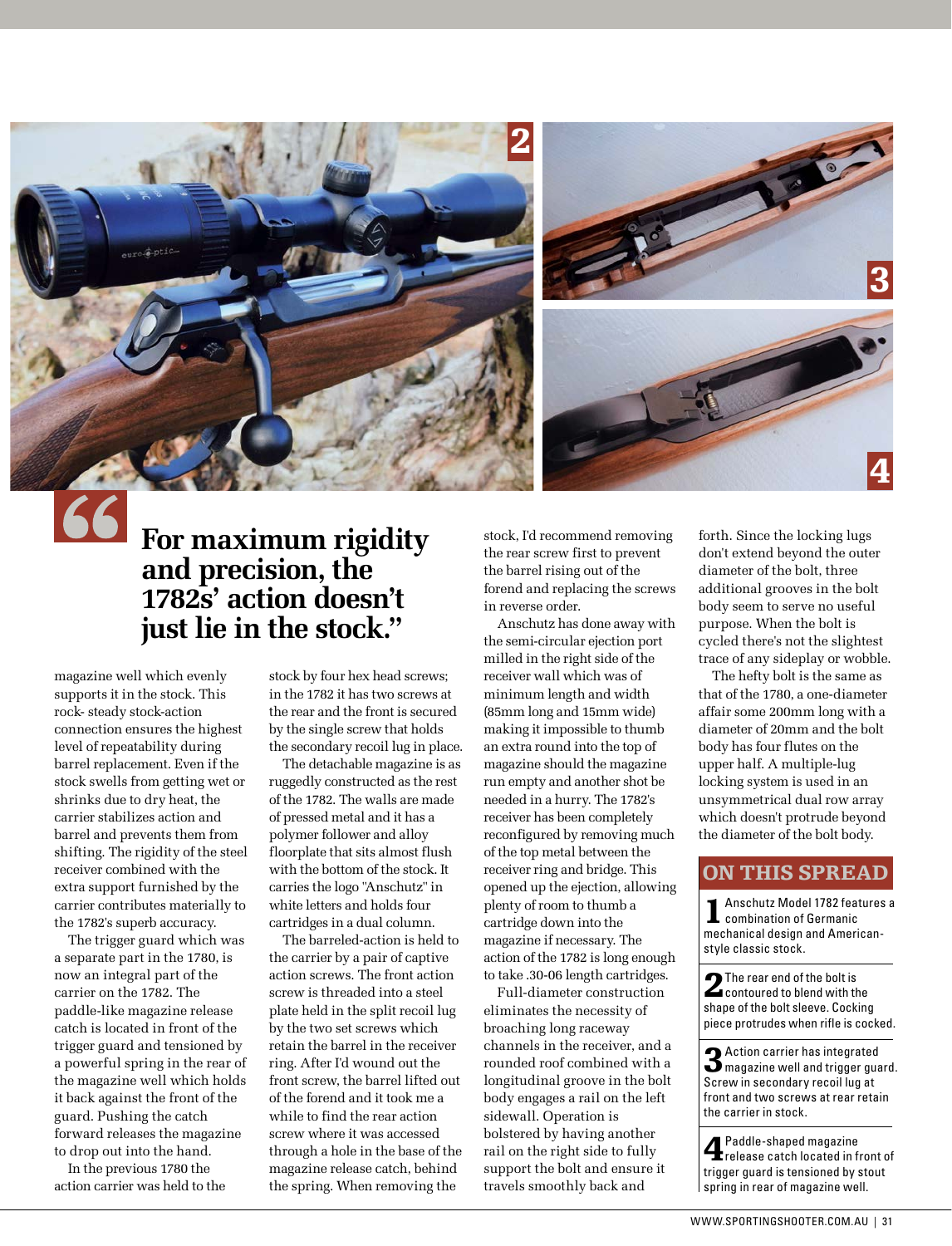#### TEST REPORT

5

## **Overall, the 1782 is a handsome sporter that balances nicely and handles well."**

The 1782's low 60 degree rotation stems from having multiple lugs with the front lugs larger than the second row. The lugs are on exact 120-degree centres and are efficiently patterned. The bolt face is deeply recessed and houses a plunger-type ejector at 2 o'clock directly opposite a T-shaped claw extractor carefully designed for breech integrity and set into the face of the right lug. The wide claw extractor sits closely around the inside of the bolt face counterbore, but gets a firm grip on a fired case. It is tensioned by a round spring which extends back through a hole in the two righthand lugs before being wrapped about halfway around a groove in the base of the bolt head.

The bolt handle is slightly swept back and a large round knob is level with the front of the trigger. I don't care for the way it sticks out to the side to bruise the shooter's hip when he's carrying the rifle on his left shoulder. I'd like to see it bent down more and sit closer to the stock.

#### ON THIS PAGE

**5** Massive steel receiver has large<br>top ejection port and integral Picatinny rails for solid scope mounting.

**C**Anschutz bolt is fluted with dual row of six asymmetrical locking lugs. Bolt face has deep counterbore with T-slot extractor and plunger ejector.

The breeching pattern is straightforward. The cartridge base seats in the counterbored breech face, which is broken only by narrow 2.45mm slot and contains a plunger ejector. The tiny extractor is springurged slightly forward of the bolt nose, but cams flush during lock-up, so as not to interfere with the close breech fit.

The smooth-shanked barrel slips into the receiver ring and is oriented by a small stud. Replacing or installing a different barrel is easy. Simply align a gas vent in the side of the chamber with a hole in the side of the receiver whereby it is indexed by a small lug entering a transverse dovetail slot. The face of the barrel has a short counterbore, followed by a shallow feed cone leading into the chamber. Cams milled on the locking lugs advance the bolt about 1.5mm during closing. A powerful leverage is achieved, yet, as with the Weatherby Mark V, this camming is a bit short and balking results unless the bolt is slammed forward hard. The six lugs lock into the rear end of the barrel and the relationship between the flat-nosed bolt and the squaredoff barrel face forms a very effective breeching system. Evidently, Anschutz decided against having the bolt lock up against seats inside the steel receiver ring, which wasn't



possible with the 1780's alloy receiver. It was to their advantage to use the same barrels.

The 1782 has a one-piece firing pin with a defined stop area to prevent damage from dry firing. Its tip is quite long and needlelike but fits too closely in the firing pin hole to allow any bending or jamming. Firing pin fall is short and fast - only 4.83mm. Dismantling the bolt is easy. Uncock it, push the bolt body toward the sleeve, pull the bolt handle out of its recess in the body and withdraw the firing pin and spring. To reassemble, carry out these steps in reverse.

The blued steel bolt sleeve has a large lug on its right side which enters a groove in the right side of the receiver to prevent it turning as the rifle is cocked. It also helps guide the bolt during the final stage of its travel. Bolt lift cams the cocking piece into a holding notch to lock the firing pin against accidental uncocking. The 1782 has a pair of cocking cams just like the 1780, so that on the uplift of the handle - the cocking stroke - compresses the mainspring coaxially and the downstroke of the handle completes the cocking cycle. But despite dividing up the work and friction between a pair of cocking cams rather then using just one with a steep angle, the 1782's bolt lift is very



### **Anschutz Model 1782**

**Manufacturer:** J.G Anschutz GmbH & Co. KG, Ulm Donau, Germany

#### **Model:** 1782

**Type:** turnbolt repeater with dual-row 6-lug bolt

**Calibre**: .243, 6.5 Creedmoor, .308 Win. (tested), 8x57, .30-06 and 9.3x62.

**Barrel length:** 56cm

**Overall length:** 109cm

**Weight:** 3.2kgs

**Magazine:** detachable box holds 4 rounds

**Trigger:** single stage set to 1200 grams, setting range 600 to 1800 grams; can be altered to two-stage

**Sights:** none. Integral Picatinny rail front and rear

**Stock:** American classic oil-finished, checkered walnut

**Price**? Ask at your LGS

**Trade enquiries: Nioa. Website: www.nioa.com.au**